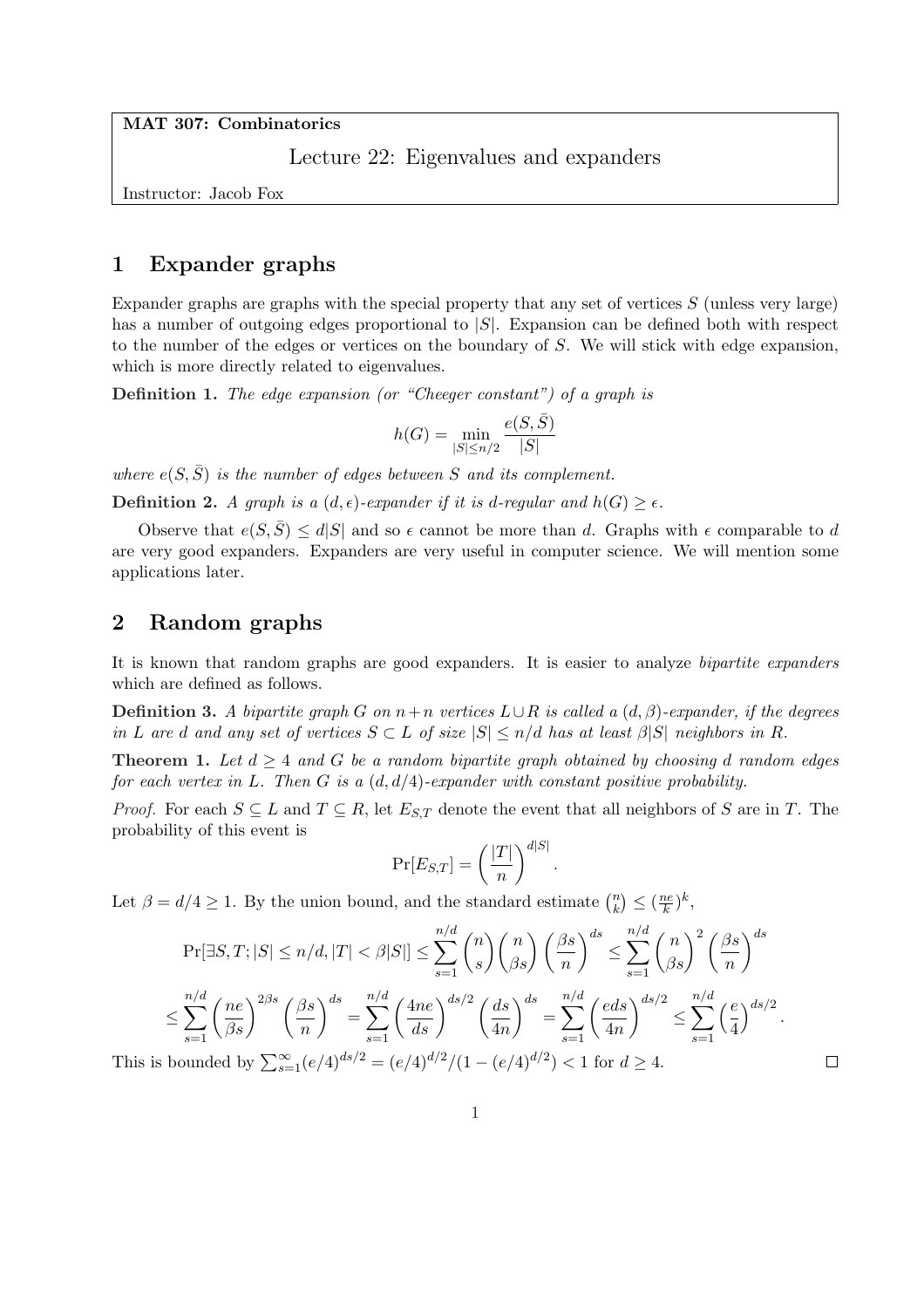#### 3 Eigenvalue bounds on expansion

In general, random graphs are very good expanders, so the existence of expanders is not hard to establish. However, the difficult question is how to construct expanders explicitly. For now, we leave this question aside and we explore the connection between expansion and eigenvalues.

**Theorem 2.** For any d-regular graph G with second eigenvalue  $\lambda_2$ ,

$$
h(G) \ge \frac{1}{2}(d - \lambda_2).
$$

*Proof.* For any subset of vertices S of size s, let  $x = (n - s)\mathbf{1}_S - s\mathbf{1}_{\bar{S}}$ <sup>1</sup>. We get

$$
x^T x = (n - s)^2 s + s^2 (n - s) = s(n - s)n
$$

and

$$
x^{T}Ax = 2 \sum_{(i,j)\in E} x_{i}x_{j} = 2(n-s)^{2}e(S) - 2s(n-s)e(S,\bar{S}) + 2s^{2}e(\bar{S}).
$$

To eliminate  $e(S)$  and  $e(\overline{S})$ , observe that every degree is equal to d, and ds can be viewed as counting each edge in  $e(S)$  twice and each edge in  $e(S,\overline{S})$ . Therefore,  $ds = 2e(S) + e(S,\overline{S})$ . Similarly,  $d(n-s) = 2e(\bar{S}) + e(S, \bar{S})$ . This yields

$$
x^T A x = (n - s)^2 (ds - e(S, \bar{S})) - 2s(n - s)e(S, \bar{S}) + s^2 (d(n - s) - e(S, \bar{S})) = dns(n - s) - n^2 e(S, \bar{S}).
$$

Since  $x \cdot 1 = 0$ , we can use the variational definition of  $\lambda_2$  to claim that

$$
\lambda_2 \ge \frac{x^T A x}{x^T x} = \frac{d n s (n - s) - n^2 e(S, \bar{S})}{s (n - s) n} = d - \frac{n e(S, \bar{S})}{s (n - s)}.
$$

For any set S of size  $s \leq n/2$ , we have

$$
\frac{e(S,\bar{S})}{|S|} \ge \frac{n-s}{n}(d-\lambda_2) \ge \frac{1}{2}(d-\lambda_2).
$$

 $\Box$ 

This theorem shows that if  $d - \lambda_2$  is large, for example  $\lambda_2 \leq d/2$ , then the graph is a  $(d, d/4)$ expander - very close to best possible. The quantity  $d - \lambda_2$  is called the *spectral gap*.

There is also a bound in the opposite direction, although we will not prove it here.

**Theorem 3.** For any d-regular graph with second eigenvalue  $\lambda_2$ ,

$$
h(G) \le \sqrt{d(d - \lambda_2)}.
$$

<sup>&</sup>lt;sup>1</sup>Note that we used exactly the same vector to prove our bound on the independence number.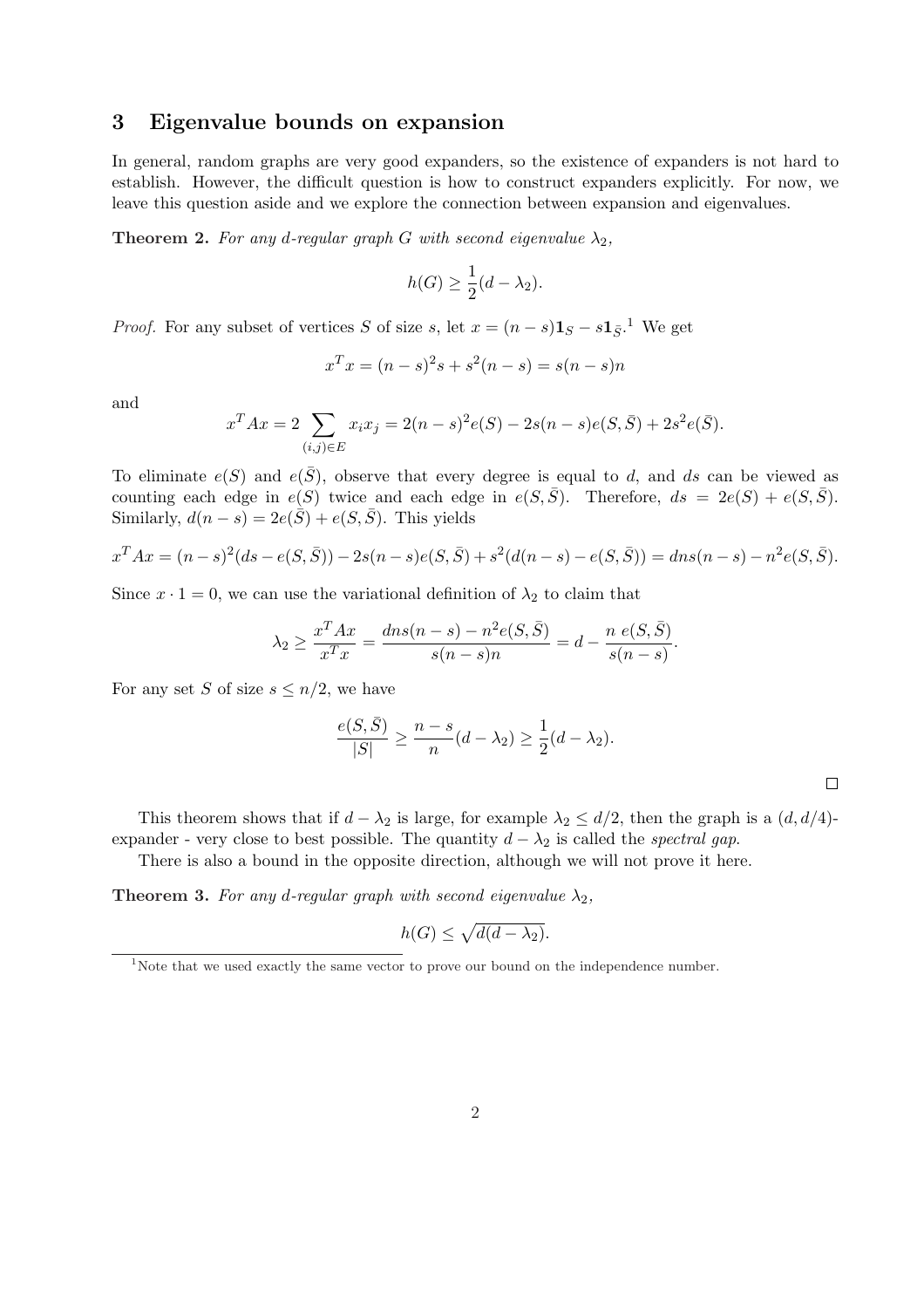### 4 How large can the spectral gap be?

We have seen that graphs where the maximum eigenvalue  $\lambda_1$  dominates all other eigenvalues have very interesting properties. Here we ask the question, how small can the remaining eigenvalues possibly be? We know that the complete graph  $K_n$  has eigenvalues  $n-1$  and  $-1$  and therefore  $\lambda = \max_{i \neq 1} |\lambda_i|$  is dominated by  $\lambda_1$  by a factor of  $n-1$ , the degree in  $K_n$ . For a constant degree d and large n, this cannot happen.

**Theorem 4.** For any constant  $d > 1$ , any d-regular graph has an eigenvalue  $\lambda_i \neq d$  of absolute value

$$
\lambda = \max_{i \neq 1} |\lambda_i| \ge (1 - o(1))\sqrt{d}
$$

where  $o(1) \rightarrow 0$  as  $n \rightarrow \infty$ .

*Proof.* Consider the square of the adjacency matrix  $A^2$ .  $A^2$  has d on the diagonal, and therefore  $Tr(A^2) = dn$ . On the other hand, the eigenvalues of  $A^2$  are  $\lambda_i^2$ , and so

$$
Tr(A^{2}) = \sum_{i=1}^{n} \lambda_{i}^{2} \leq d^{2} + (n-1)\lambda^{2}.
$$

Putting these together, we get

$$
\lambda^2 \ge \frac{dn - d^2}{n - 1} \ge (1 - d/n)d = (1 - o(1))d.
$$

 $\Box$ 

So the best possible spectral gap that we can have is roughly between  $\sqrt{d}$  and d. More precisely, So the best possible spectral gap that we can have is roughly between  $\sqrt{a}$  and a. More precisely, it is known that the second eigenvalue is always at least  $2\sqrt{d-1} - o(1)$ . This leads to the definition of Ramanujan graphs.

**Definition 4.** A d-regular graph is Ramanujan, if all eigenvalues in absolute value are either equal to d or at most  $2\sqrt{d-1}$ .

It is known in fact that a random d-regular graph has all non-trivial eigenvalues bounded by 2 √  $\overline{d-1} + o(1)$  in absolute value. However, it is more difficult to come up with explicit Ramanujan graphs.

#### 5 Explicit expanders

The following graph is a beautiful algebraic construction of Margulis which was the earliest explicit expander known.

**Definition 5** (Margulis' graph). Let  $V = Z_n \times Z_n$  and define an 8-regular graph on V as follows. Let  $\overline{a}$  $\overline{a}$  $\overline{a}$  $\mathbf{r}$  $\overline{a}$  $\mathbf{r}$ 

$$
T_1 = \begin{pmatrix} 1 & 2 \\ 0 & 1 \end{pmatrix}, T_2 = \begin{pmatrix} 1 & 0 \\ 2 & 1 \end{pmatrix}, e_1 = \begin{pmatrix} 1 \\ 0 \end{pmatrix}, e_2 = \begin{pmatrix} 0 \\ 1 \end{pmatrix}.
$$

Each vertex  $v \in Z_n \times Z_n$  is adjacent to  $T_1v, T_2v, T_1v + e_1, T_2v + e_2$  and four other vertices obtained by the inverse tranformations. (This is a multigraph with possible multiedges and loops.)